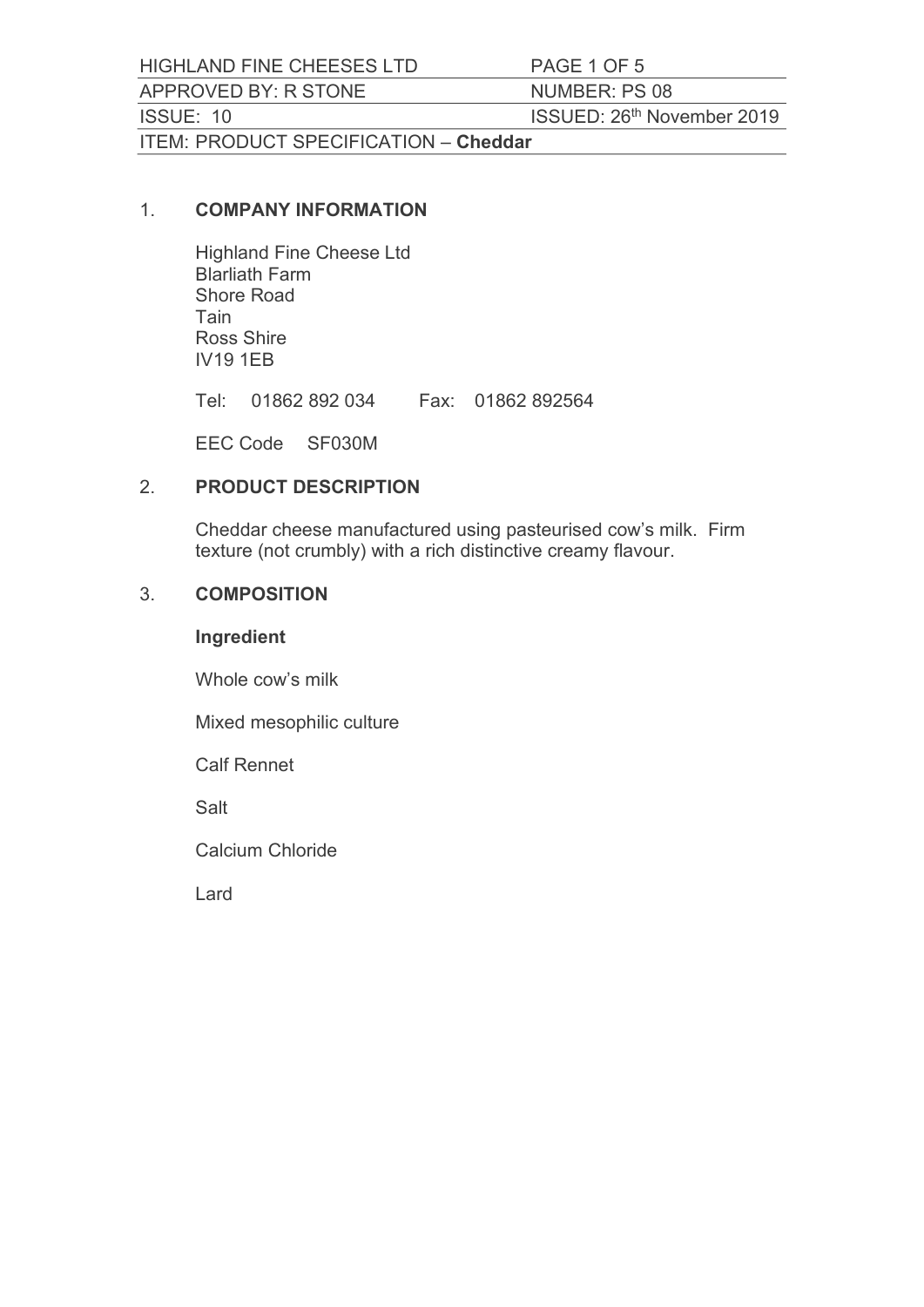HIGHLAND FINE CHEESES LTD PAGE 2 OF 5<br>APPROVED BY: R STONE NUMBER: PS 08<br>ISSUE: 10 ISSUED: 26<sup>th</sup> November 2019<br>ITEM: PRODUCT SPECIFICATION – Cheddar HIGHLAND FINE CHEESES LTD<br>
APPROVED BY: R STONE NUMBER: PS 08<br>
ISSUE: 10 ISSUED: 26<sup>th</sup> November 2019<br>
ITEM: PRODUCT SPECIFICATION – Cheddar HIGHLAND FINE CHEESES LTD PAGE 2 OF 5<br>APPROVED BY: R STONE NUMBER: PS 08<br>ISSUE: 10 ISSUED: 26<sup>th</sup> November 2019<br>ITEM: PRODUCT SPECIFICATION – Cheddar<br>4. **PACKAGING** ITEM: PRODUCT SPECIFICATION – **Cheddar**<br>4. **PACKAGING** 

Each wheel is wrapped in a bandage and identified with a label.

Note: The bandage is removed before consumption

Wheels may be cut into portions and packed in vacuum pack bags

# 5. WEIGHT / SIZE / COUNT

20 kg wheels or cut in accordance with customer requirements

## 6. SHELF LIFE (Use by)

The use by date is printed on the individual labels

90 days maximum from date of dispatch. Cheeses are typically matured for 9 to 12 months before dispatch.

### 7. CODING

The product code is printed on the individual product showing a date of packing 20 kg wheels or cut in accordance with customer requirements<br>
SHELF LIFE (Use by)<br>
The use by date is printed on the individual labels<br>
90 days maximum from date of dispatch. Cheeses are typically<br>
matured for 9 to 12 mont

### 8. DISTRIBUTION & STORAGE

Finished goods storage is maintained at 0-8°C.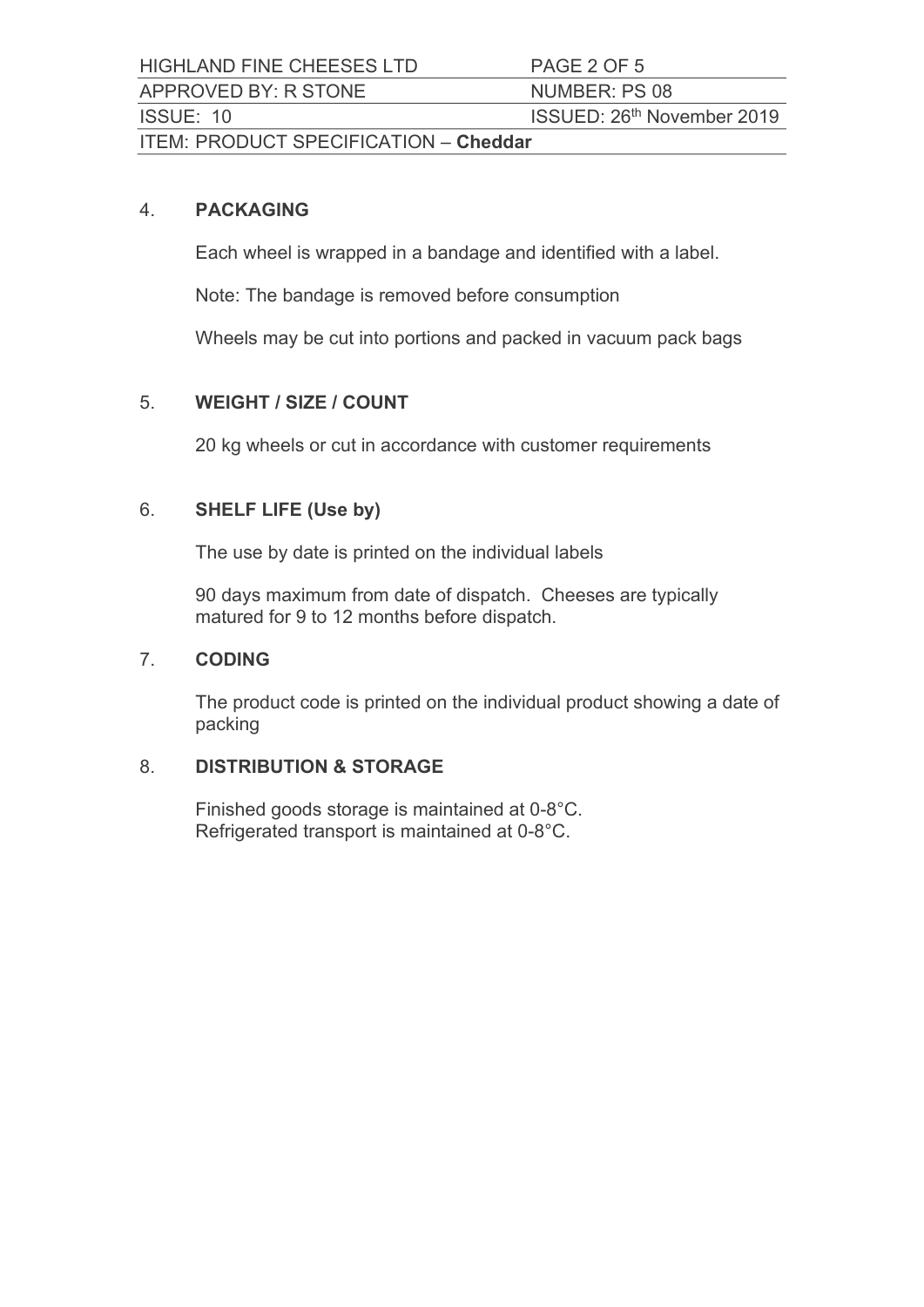HIGHLAND FINE CHEESES LTD PAGE 3 OF 5<br>APPROVED BY: R STONE NUMBER: PS 08<br>ISSUE: 10 ISSUED: 26<sup>th</sup> November 2019<br>ITEM: PRODUCT SPECIFICATION – Cheddar HIGHLAND FINE CHEESES LTD<br>
APPROVED BY: R STONE NUMBER: PS 08<br>
ISSUE: 10 ISSUED: 26<sup>th</sup> November 2019<br>
ITEM: PRODUCT SPECIFICATION – Cheddar HIGHLAND FINE CHEESES LTD PAGE 3 OF 5<br>APPROVED BY: R STONE NUMBER: PS 08<br>ISSUE: 10 ISSUED: 26<sup>th</sup> November 2019<br>ITEM: PRODUCT SPECIFICATION – Cheddar<br>9. STANDARDS ITEM: PRODUCT SPECIFICATION – Cheddar<br>9. STANDARDS

# 9.1 Chemical Standards

|     | HIGHLAND FINE CHEESES LTD             |               | PAGE 3 OF 5                |
|-----|---------------------------------------|---------------|----------------------------|
|     | APPROVED BY: R STONE                  |               | NUMBER: PS 08              |
|     | ISSUE: 10                             |               | ISSUED: 26th November 2019 |
|     | ITEM: PRODUCT SPECIFICATION - Cheddar |               |                            |
|     |                                       |               |                            |
| 9.  | <b>STANDARDS</b>                      |               |                            |
| 9.1 | <b>Chemical Standards</b>             |               |                            |
|     | <b>Chemical</b>                       | <b>Target</b> | <b>Tolerance</b>           |
|     | Moisture                              | 35%           | 5%                         |
|     | Fat                                   | 35%           | 5%                         |
|     | Salt                                  | 1.8%          | 0.5%                       |
| 9.2 | <b>Microbial Standards</b>            |               |                            |
|     | <b>Bacteria</b>                       | <b>Target</b> |                            |
|     | Coliform                              | $<$ 100/g     |                            |
|     | E.coli                                | $<$ 10/g      |                            |
|     | S. aureus                             | $<$ 20/g      |                            |

# 9.2 Microbial Standards

| <b>Bacteria</b>        | <b>Target</b> |
|------------------------|---------------|
| Coliform               | $<$ 100/g     |
| E.coli                 | $<$ 10/g      |
| S. aureus              | $<$ 20/g      |
| Salmonella             | Absent in 25g |
| Listeria monocytogenes | Absent in 25g |

Microbiological standards from (EC) 2073/2005

| <b>Bacteria</b>       | Limit  |                                            |
|-----------------------|--------|--------------------------------------------|
| E.coli                | <100/g | (two samples in 5 may be up to $1,000/q$ ) |
| S. aureus $\lt$ 100/g |        | (two samples in 5 may be up to $1,000/q$ ) |

Product is tested monthly by an external laboratory accredited to ISO 17025.

9.3 All product up to 3 kg is tested through a metal detector.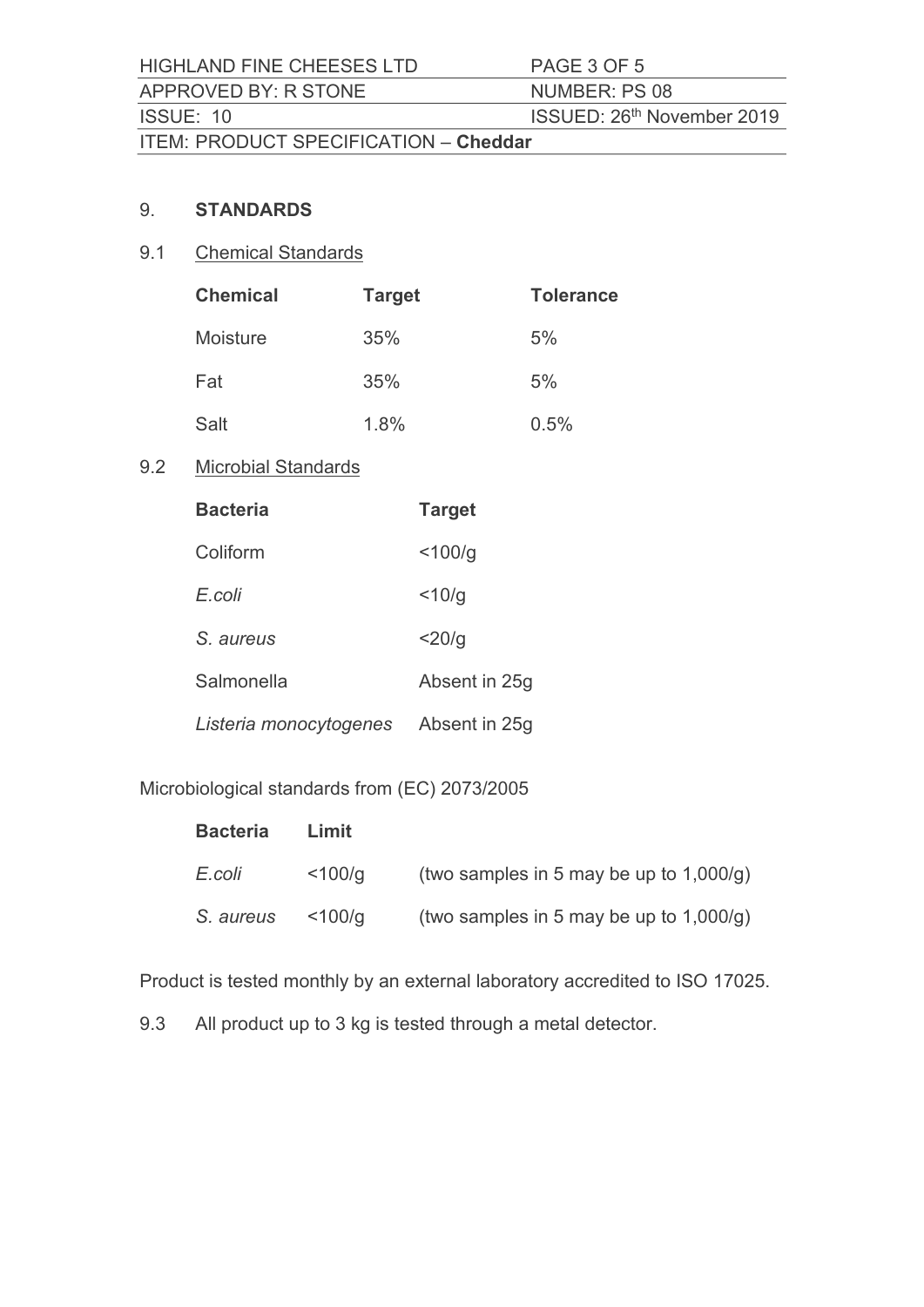HIGHLAND FINE CHEESES LTD PAGE 4 OF 5<br>APPROVED BY: R STONE NUMBER: PS 08<br>ISSUE: 10 ISSUED: 26<sup>th</sup> November 2019<br>ITEM: PRODUCT SPECIFICATION – Cheddar HIGHLAND FINE CHEESES LTD<br>APPROVED BY: R STONE NUMBER: PS 08<br>ISSUE: 10 ISSUED: 26<sup>th</sup> November 2019<br>ITEM: PRODUCT SPECIFICATION – Cheddar HIGHLAND FINE CHEESES LTD PAGE 4 OF 5<br>APPROVED BY: R STONE NUMBER: PS 08<br>ISSUE: 10 ISSUED: 26<sup>th</sup> November 2019<br>ITEM: PRODUCT SPECIFICATION – Cheddar<br>10. ALLERGENS ITEM: PRODUCT SPECIFICATION – Cheddar<br>10. ALLERGENS NIGHLAND FINE CHEESES LTD<br>
APPROVED BY: R STONE NUMBER: PS 08<br>
ISSUE: 10<br>
ITEM: PRODUCT SPECIFICATION – Cheddar<br>
10. ALLERGENS<br>
1) Gluten (Whast, Rye, Barley, Oals, Spelt, Kamut) – absent<br>
11) Crustaceans<br>
11) Virtus<br>
12 HIGHLAND FINE CHEESES LTD PAGE 4 OF 5<br>
APPROVED BY: R STONE NUMBER: PS 08<br>
ISSUE: 10 ISSUED: 26<sup>th</sup> November 2<br>
ITEM: PRODUCT SPECIFICATION – **Cheddar**<br>
10. **ALLERGENS**<br>
i) Gluten (Wheat, Rye, Barley, Oats, Spelt, Kamut) –

- i) Gluten (Wheat, Rye, Barley, Oats, Spelt, Kamut) absent AND FINE CHEESES LTD<br>
DVED BY: R STONE<br>
: 10<br>
ISSUED: 26<sup>th</sup> November 2019<br>
PRODUCT SPECIFICATION – **Cheddar**<br> **ALLERGENS**<br>
ii) Gluten (Wheat, Rye, Barley, Oats, Spelt, Kamut) – absent<br>
iii) Crustaceans<br>
iv) Fish – absent<br> AND FINE CHEESES LTD<br>
2010 PRODUCT SPECIFICATION - Cheddar<br>
2010 SSUED: 26<sup>th</sup> November 2019<br>
PRODUCT SPECIFICATION - Cheddar<br>
2011 SSUED: 26<sup>th</sup> November 2019<br>
2011 Cluten (Wheat Rye, Barley, Oals, Spelt, Kamut) - absent<br> NND FINE CHEESES LTD PAGE 4 OF 5<br>
10<br>
10<br>
10<br>
2 (10<br>
2 (10<br>
2 (10)<br>
PRODUCT SPECIFICATION – Cheddar<br>
ALLERGENS<br>
2 (1)<br>
Clutten (Wheat, Rye, Barley, Oats, Spati, Kamut) – absent<br>
2 (1)<br>
2 (1)<br>
Clutten (Wheat, Rye, Barley, AND FINE CHEESES LTD<br>
IN THE STONE IN THE SUED: 26<sup>th</sup> November 2019<br>
IT TO ISSUED: 26<sup>th</sup> November 2019<br>
PRODUCT SPECIFICATION – **Cheddar**<br>
ALLERGENS<br>
i) Gluten (Wheat, Rye, Barley, Oals, Spelt, Karnut) – absent<br>
iii) Cru 10 ISSUED: 26<sup>th</sup> November 2019<br>
PRODUCT SPECIFICATION – **Cheddar**<br>
<br> **ALLERGENS**<br>
<br>
<br> **i)** Gluten (weat, Rye, Barley, Oats, Spelt, Kamut) – absent<br>
<br>
<br>
<br> **ii)** Crustacceans – absent<br>
<br>
<br> **iii)** Molluscs<br>
<br>
<br>
vi) Seggs<br>
<br> PRODUCT SPECIFICATION - Cheddar<br>
ALLERGENS<br>
i) Gluten <sub>(Wheat, Rye, Barley, Oals, Spelt, Kamut)</sub> - absent<br>
ii) Mustucs<br>
ii) Mislows - absent<br>
iv) Fish - absent<br>
v) Eggs - absent<br>
vi) Svya<br>
vii) Mustard - absent<br>
x) Nuts -
- ii) Crustaceans absent
- iii) Molluscs<br>iv) Fish absent
- 
- 
- 
- 
- 
- 
- x) Nuts absent
- xi) Peanuts absent
- 
- 
- xiv) Sulphites (Sulphur dioxide at>10ppm) absent

### 11. NUTRITIONAL

| ,,,,<br><b>UNIONUS</b><br>iv)<br>Fish<br>V)<br>Eggs<br>vi)<br>Soya<br>Vii)<br><b>Milk</b><br>viii) Celery<br>$\mathsf{ix})$<br>Lupin<br><b>Nuts</b><br>X)<br>xi) Peanuts<br>xii) Sesame Seed<br>xiii) Mustard<br>XIV) Sulphites (Sulphur dioxide at>10ppm) |                      | <b>UNJVIII</b><br>- absent<br>- absent<br>- absent<br>- present<br>- absent<br>- absent<br>- absent<br>- absent<br>- absent<br>- absent<br>- absent |
|------------------------------------------------------------------------------------------------------------------------------------------------------------------------------------------------------------------------------------------------------------|----------------------|-----------------------------------------------------------------------------------------------------------------------------------------------------|
| <b>NUTRITIONAL</b>                                                                                                                                                                                                                                         |                      |                                                                                                                                                     |
| Typical values per 100g                                                                                                                                                                                                                                    |                      |                                                                                                                                                     |
| Energy                                                                                                                                                                                                                                                     | 1749Kj / 422<br>kcal |                                                                                                                                                     |
| Fat                                                                                                                                                                                                                                                        | 34.4g                |                                                                                                                                                     |
| of which saturates                                                                                                                                                                                                                                         | 21.27g               |                                                                                                                                                     |
| Carbohydrate                                                                                                                                                                                                                                               | 3.8g                 |                                                                                                                                                     |
| of which sugars                                                                                                                                                                                                                                            | < 0.1g               |                                                                                                                                                     |
| Protein                                                                                                                                                                                                                                                    | 24.8g                |                                                                                                                                                     |
| Salt                                                                                                                                                                                                                                                       | 1.77g                |                                                                                                                                                     |
| Date tested: 22.02.15                                                                                                                                                                                                                                      |                      |                                                                                                                                                     |